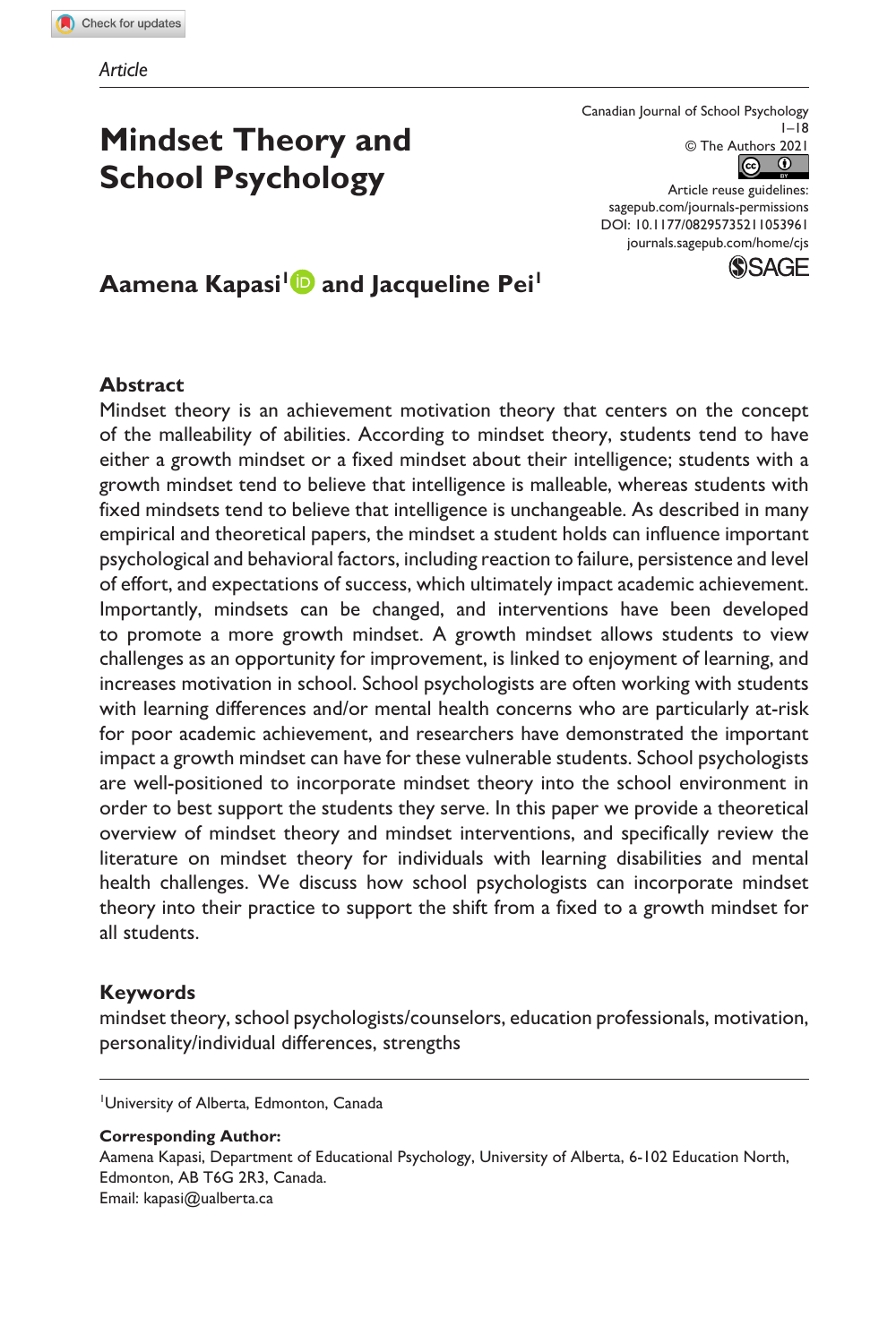Mindset theory is an increasingly popular theory of achievement motivation that has made its way into many Canadian classrooms. Numerous resources, websites, and programs have been developed based on this theory identifying the power of beliefs and how our beliefs can influence our motivation and achievement. Although applied to various settings, including sports (Zanin et al., 2020) and business (Canning et al., 2020), mindset theory has been most influential in the field of education. Interventions have been incorporated into educational settings across the world with the hope of targeting student's beliefs about their intelligence. School psychologists are well-positioned to support this momentum by assisting school staff, parents, and students in understanding and implementing mindset theory. In this paper, we (1) provide an overview of mindset theory and interventions, (2) examine the role of mindset theory in supporting students with learning disabilities and those with mental health concerns, and (3) outline key considerations for school psychologists and provide an argument for the inclusion of mindset theory in the work of school psychologists.

#### **Theoretical Overview**

Mindset theory describes core assumptions about the malleability of personal qualities (Dweck & Leggett, 1988). The theory represents a social-cognitive approach that stems from goals and goal-oriented behavior and relates to individual differences in beliefs and values (Dweck & Leggett, 1988). Evolving from its roots in understanding children's perceptions of their intelligence in school settings, mindset theory informs how we understand responses to challenges or setbacks (Yeager & Dweck, 2020). Early efforts to understand how children respond to a challenge revealed two patterns of performance: mastery-oriented and helpless responses (Dweck & Leggett, 1988). The helpless response is characterized by avoidance of challenges and difficulty facing obstacles. In contrast, the mastery-oriented pattern involves seeking challenging tasks and persistence after failure.

Seeking to explain these patterns, Dweck and colleagues posited that there may be a difference in achievement goals underlying the observed behavior (Elliot & Dweck, 1988). Some students see achievement situations as a test of their ability (i.e., performance goals), while others see them as learning opportunities which may increase their ability or understanding (i.e., mastery or learning goals) (Elliott & Dweck, 1988). Students with mastery goals tend to confront challenge, show more effort, optimism, and effective strategizing (Elliott & Dweck, 1988). Alternatively, those with performance goal orientations tend to focus on demonstrating competence, obtaining positive judgments of one's ability and avoiding negative ones, and using social comparison standards (Schunk et al., 2008). Individuals with performance goal orientations are also more vulnerable to helpless responses (Dweck & Leggett, 1988). These individuals may avoid activities that pose a risk of failure or errors, and demonstrate more self-blame, negative affect, and impaired problem-solving strategies (Elliott & Dweck, 1988).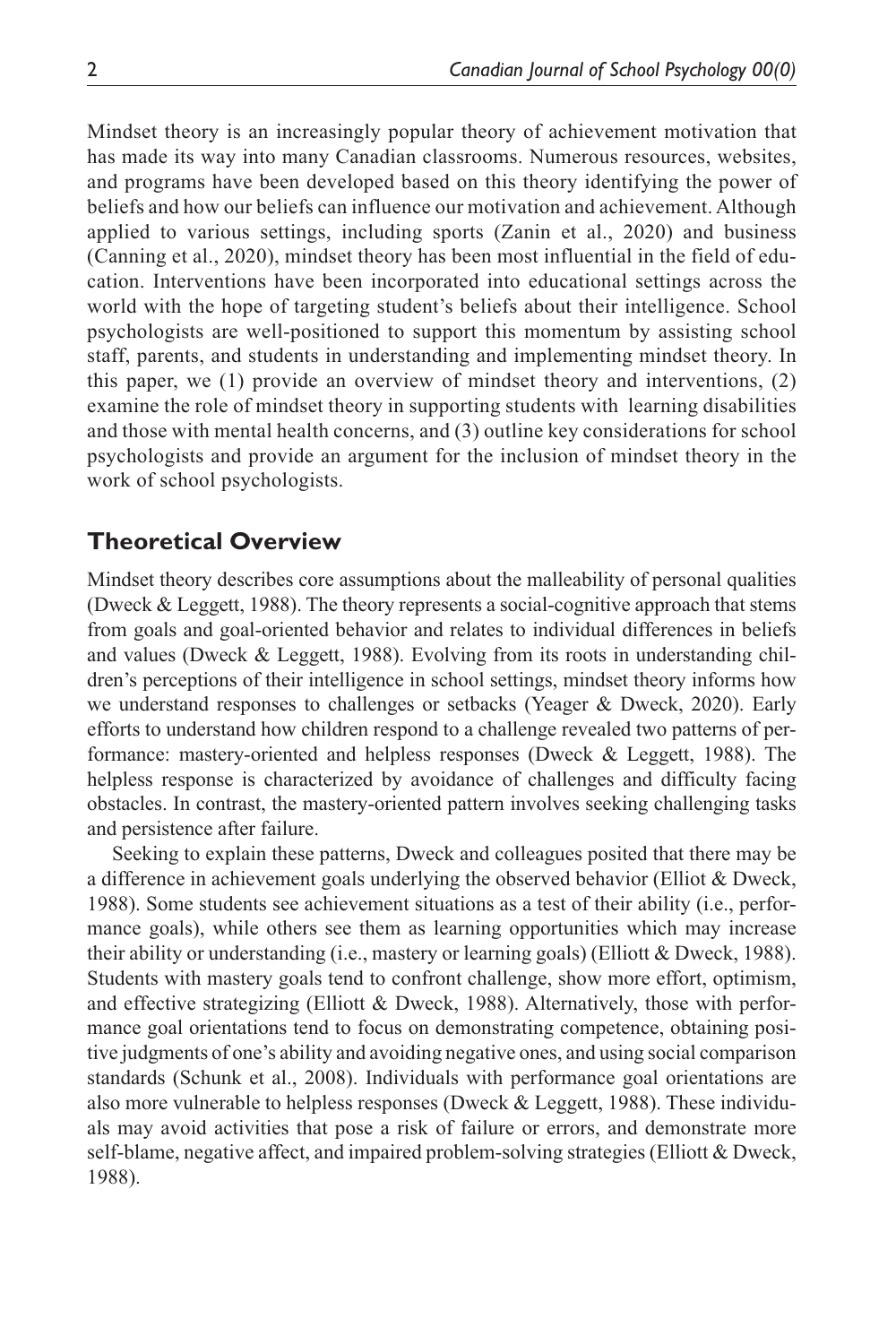#### *Implicit Theories of Intelligence*

But why do children develop different learning goals? Dweck and colleagues recognized that our beliefs associated with our perceived capacities have a significant impact on our ability to navigate, and even benefit, from difficulties or failures we might experience (Yeager & Dweck, 2020). Different theories about one's abilities orients individuals to different goals, which in turn relate to different patterns of behavior. Two self-theories emerged from this research that mapped onto achievement goals; entity theorists were associated with a performance goal orientation, and incremental theorists were related to mastery goals (Dweck  $\&$  Leggett, 1988). Integration of this thinking was initially named Implicit Theories of Intelligence (ITOI) but recognizing that this theory can be applied to any aspect of the self, ITOI is now commonly referred to as Mindset Theory (Dweck, 2006).

Mindset theory organizes our capacity beliefs into two broad groups—a fixed mindset and a growth mindset. A fixed mindset, originally called an entity theory of intelligence, describes the belief that one's intelligence is not under one's control (Dweck & Leggett, 1988). A fixed mindset commonly exhibits itself as the belief that abilities are stable and unchanging, and individuals with a fixed mindset tend to believe that a person has a set amount of potential for a certain task. A person with a fixed mindset would endorse the statement "I can't change my intelligence." Children with a fixed mindset are prone to the helpless response pattern because they tend to view challenges as insurmountable tasks, which they interpret as indicative of low ability (Dweck & Leggett, 1988).

In contrast, those with a growth mindset, originally called an incremental theory of intelligence, believe that intelligence is malleable and can be cultivated and developed with effort and experience, despite differences in aptitude, interest, or personality (Dweck, 1998). A growth mindset has been linked to higher academic achievement, taking more challenging courses, and college retention (Yeager et al., 2019). A person with a growth mindset would endorse the statement "I believe I can change my intelligence." Children with a growth mindset are more likely to have a mastery-oriented pattern, which is more adaptive to learning, because they maintain positive affect toward the task and may even increase their strategy use (Dweck & Leggett, 1988). Students who hold a growth mindset have been found to endorse stronger learning goals and make fewer helpless attributions (Blackwell et al., 2007). It is important to note that mindsets are domain specific; for example, someone could have a growth mindset about their math skills, but a fixed mindset about their basketball skills (Dweck, 2006).

Mindsets are often discussed as something one *has*; however, in practice, mindsets are situation dependent (Dweck, 2017), and all individuals have both growth and fixed mindsets at different times. There are certain events, circumstances, or people who influence our mindsets; for example, a situation where one feels judged, or where mistakes are not allowed, may trigger a fixed mindset (Dweck, 2017). Thus, mindset is highly influenced by environment and therefore provides a potential avenue for psychological professions to promote a growth mindset throughout the developmental years.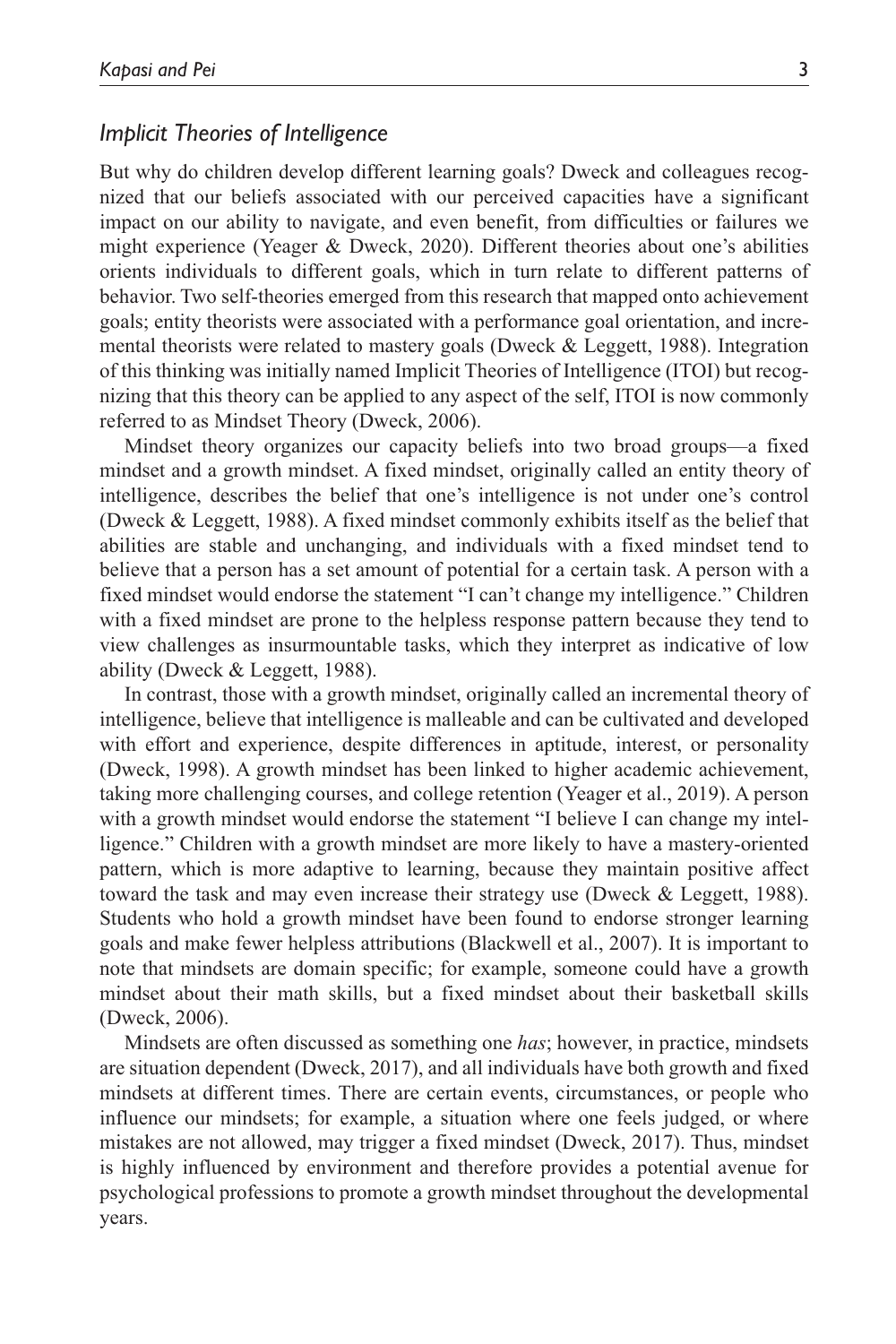As children age, a rise in social comparison, identity development, increasing levels of self-evaluation, and environmental structures, such as grades, may influence student's mindsets to become more fixed (Dweck, 1999). Associations between mindsets and academic achievement have been found to be strongest during the early teen years (Costa & Faria, 2018). Particularly given the vulnerabilities associated with early adolescence, including high level of self-focus and fear of embarrassment, adolescents with a fixed mindset may reduce their academic efforts in an attempt to protect their egos (Dweck, 2006). Thus, early groundwork to facilitate increased influence of a growth mindset during this critical developmental period may motivate students, particularly those who are more vulnerable, to continue to invest in their goals (Yeager et al., 2019).

### **Mindset and Motivation**

Mindset theory is closely associated with theories of motivation (Dweck, 2017). Although the relationship between motivation and academic achievement has been considered to be one-directional, with motivation influencing academic achievement (Wigfield & Wagner, 2007), other researchers have posited that motivation and achievement have a reciprocal relationship (Deci et al., 2001; Dweck & Master, 2009), whereby academic successes and failures impact motivation and motivation in turn impacts achievement (Saunders, 2013). For example, special education students who experienced repeated academic failures had lower self-efficacy (Hampton, 1996), and low self-efficacy may contribute to decreased willingness to attempt a challenging task and/or sustain effort, further increasing the likelihood of academic failures. The beliefs a student holds about their ability to learn and grow may be a key factor in determining which students are willing to attempt challenging tasks to work toward academic success and which students are not.

Mindsets appear to be one of many factors that influence grades for children (Yeager & Dweck, 2020). In a meta-analysis of the mindset literature and academic achievement, Costa and Faria (2018) found that students with a growth mindset were more likely to obtain higher grades in verbal and quantitative subjects and have higher overall achievement. Fixed mindset students also showed a positive association with specific verbal and quantitative subjects, but at a lower magnitude than their growth mindset peers. Yet these relationships were often of a low to moderate strength; thus, although an important component for academic outcomes, the influence of mindset is complex, and possibly most influential due to the impact it has on motivational factors such as reaction to failure, persistence and level of effort, and expectations of success, which ultimately influence academic outcomes.

#### *Mechanisms of Mindsets*

*Reaction to failure.* A growth mindset allows students to see challenges and failures as separate from their actual competency or personality, therefore students with a growth mindset tend to benefit from mistakes and feedback, seek help when they need it, and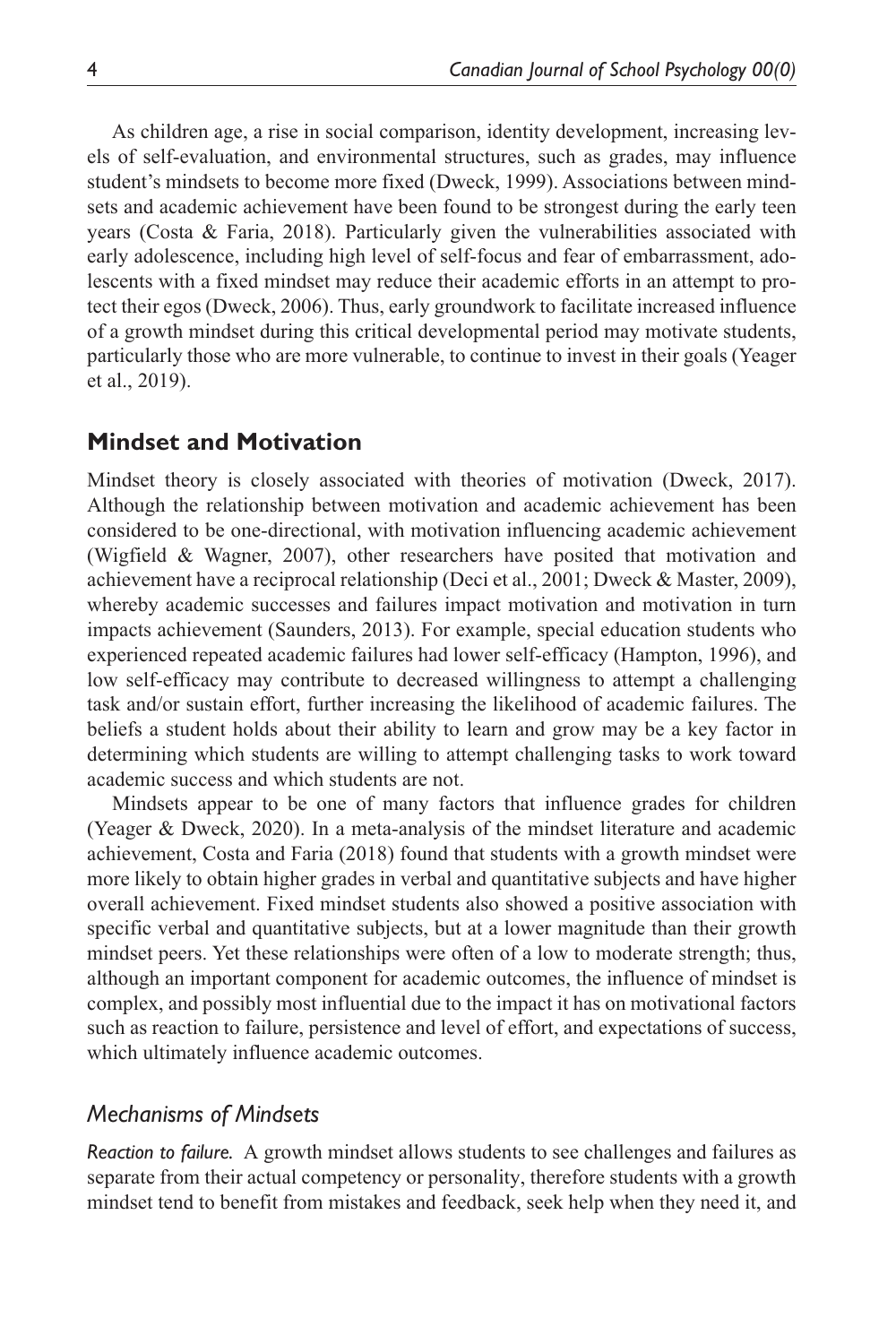learn from failure (Dweck, 2017). On the other hand, those with a fixed mindset struggle to see opportunity in failure because they are afraid of showing inadequacy (Dweck, 2017). For individuals with fixed mindsets, failure is believed to reflect who they are as a person, and so individuals with a fixed mindset are generally more vulnerable to helplessness when they fail because they do not believe their abilities can improve. Individuals with fixed mindsets may react to failure with more negative affect and fewer constructive strategies than those with a growth mindset (Zhao & Dweck, 1994). Individuals with a fixed mindset are also primarily outcomes-focused. In a study using EEG technology where individuals completed a task and then were given feedback, those with a fixed mindset exhibited the strongest attentional response when they were told whether they were right or wrong, not when they were offered strategies for improvement (Mangels et al., 2006).

*Persistence and level of effort.* Having a growth mindset about intelligence in middle school can predict higher grades, which can be attributed to positive beliefs about the value of persistence, and a willingness to respond to challenges with increased effort and helpful strategies (Blackwell et al., 2007; Sarrasin et al., 2018). Blackwell et al. (2007) examined the impact of beliefs regarding intelligence. They found students with a growth mindset experienced improved math performance over 2years of junior high school compared to students who held fixed mindset. These growth mindset students demonstrated more effort-based strategies in response to failure, which consequently boosted their math achievement.

*Expectations of success.* Expectancy beliefs (i.e., beliefs about expectancy for success) are another key component of a growth mindset. Especially in groups of students who typically hold low expectations for themselves, such as low-income students and females in Science, Technology, Engineering, and Mathematics (STEM) courses, a growth mindset can bolster expectations, and in doing so create the motivational context that helps these students achieve academic success. For example, Degol et al. (2018) found that student's growth mindsets predicted a higher value of math to the student, and task values mediated the pathway from growth mindset to higher STEM career aspirations. Notably, females and males with fixed mindsets had comparable math grades; however, females with a growth mindset had higher grades than males with a growth mindset. This difference was due to females having higher expectancy beliefs than males, which suggests that expectancy beliefs about math abilities are an important factor in math performance for female students (Degol et al., 2018).

Similar to students who face gender stereotypes, low-income students may be less likely to have positive expectations for success given their life experiences. A growth mindset may be one factor can lessen the impact of socio-economic status on academic achievement. A study by Claro et al. (2016) found that, although high school students from lower-income families were less likely to hold a growth mindset than wealthy students, those lower-income students who did have a growth mindset showed achievement in language and math scores comparable to high-income peers with a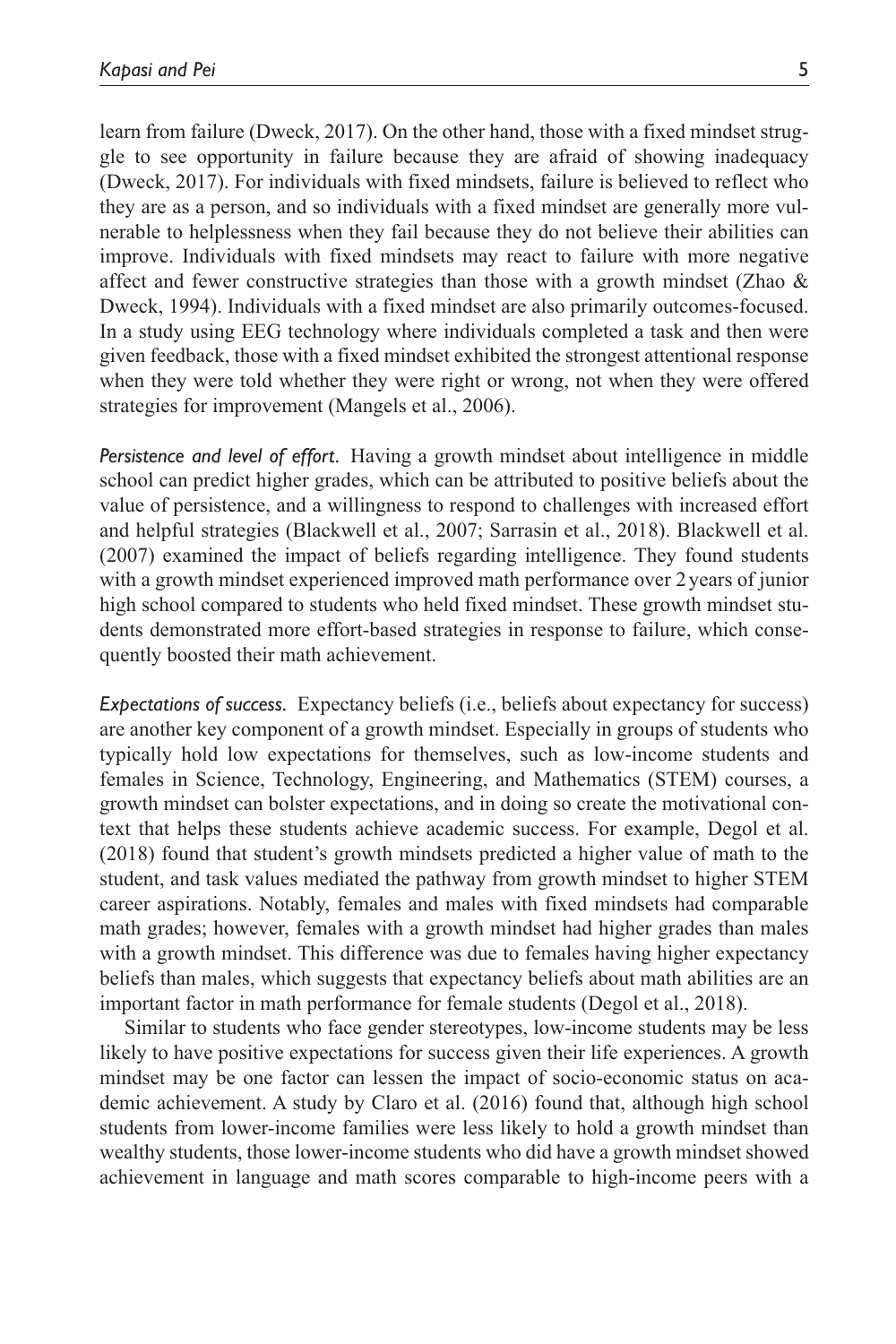fixed mindset, suggesting that a growth mindset may act as a buffer between academic achievement and poverty (Claro et al., 2016).

The influence of mindset is most associated with achievement among those who are facing challenges, which is relevant for school psychologists who often work with these students. In order to best help these students, it is important for psychologists to not only understand the psychological and behavioral influences of mindsets, but also how to use mindset theory as a form of intervention.

## **Mindset Interventions**

Mindset interventions educate students about their brain and its capacity for growth and development, with the aim of fostering a growth mindset and ultimately influencing positive outcomes, such as academic achievement (Yeager & Dweck, 2020). Often mindset interventions (e.g., [www.mindsetworks.com\)](www.mindsetworks.com) are delivered to students in schools through videos, workshops, or a written explanation that highlights the ability of the brain to change and grow. Teaching students about neuroplasticity and the potential for growth has an influence on their beliefs, which in turn has an overall positive effect on motivation and achievement (Sarrasin et al., 2018). In order to promote a growth mindset in students, mindset interventions often use metaphors such as "the brain is like a muscle – it gets stronger (and smarter) when you exercise it" (Yeager  $\&$ Dweck, 2020, p. 1277).

## *Research Evidence*

Solid evidence exists that supports the benefits of mindset interventions (Yeager  $\&$ Dweck, 2020). In a meta-analysis of studies that taught neuroplasticity to induce a growth mindset in a variety of participants (Sarrasin et al., 2018), researchers found that targeting students' beliefs about the malleability of their abilities by way of teaching about neuroplasticity had positive impacts on motivation, achievement, and brain activity. The impacts were most prominent for math achievement for at-risk youth (Sarrasin et al., 2018).

In one notable intervention study, seventh-grade students who were taught about growth mindsets throughout eight 25-minute lessons showed enhanced motivation in math class, based on teacher reports, and, consequently, these students maintained math performance over a 2-year period, in contrast to a control group who demonstrated a decline in math performance (Blackwell et al., 2007). Similarly, when lowincome seventh grade students were mentored by college students and taught to view intelligence as malleable, they earned significantly higher reading and math scores than students in the control condition (Good et al., 2003). Researchers also found a decreased gender-gap for math performance; females who learned about the malleability of intelligence earned significantly higher math standardized test scores than females in the control condition (Good et al., 2003).

Mindset interventions do not need to be long or particularly intensive to have benefits, as evidenced by a large-scale study of ninth-grade students in the USA (the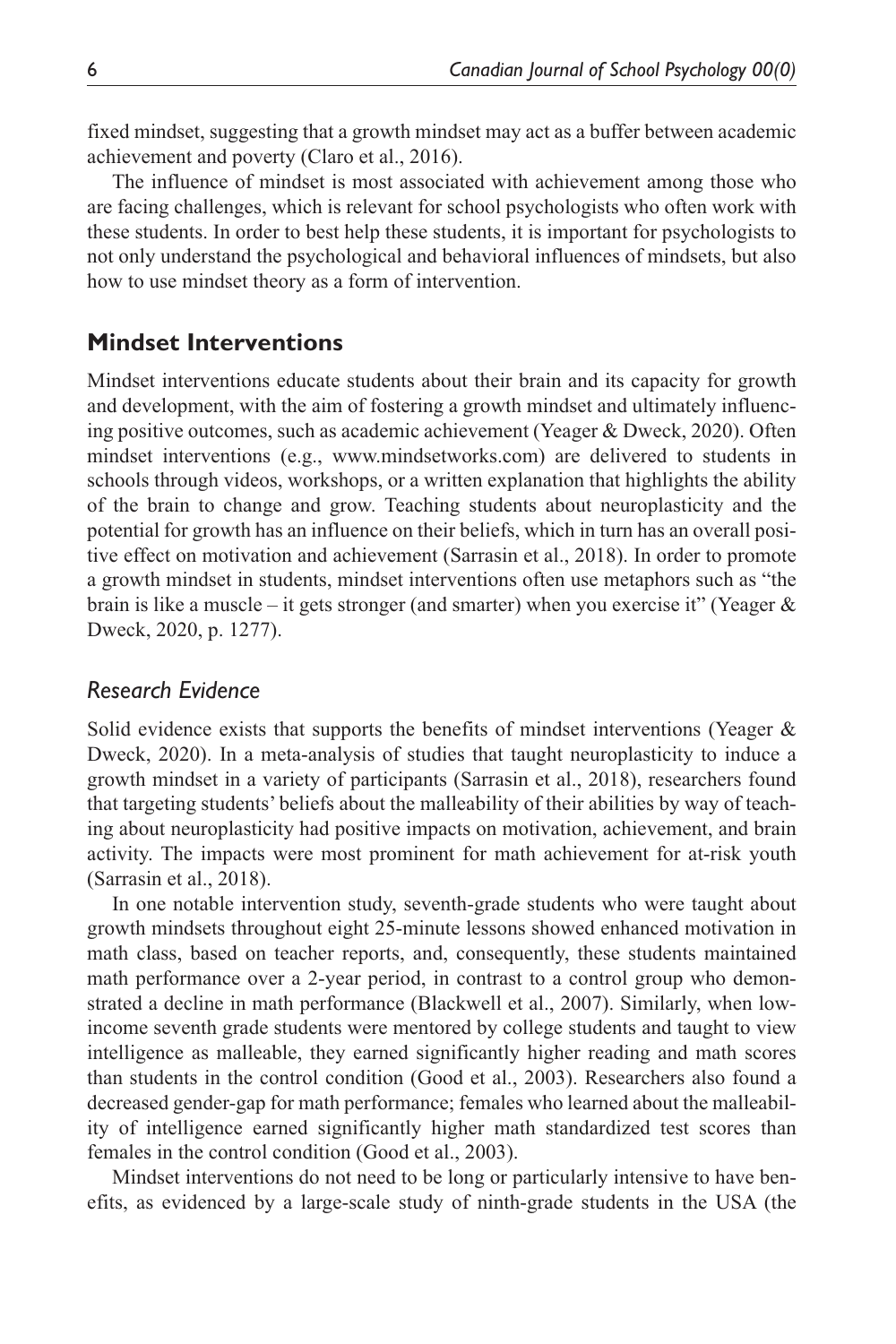National Study for Learning Mindsets) (Yeager et al., 2019). The researchers found that an online growth mindset intervention that was less than an hour in length led to improved grades for lower-achieving students and increased the rate at which students chose to stay in a harder math class (Yeager et al., 2019). Likewise, a 45-minute online mindset intervention increased growth mindsets of low-income, 10th grade female students immediately following the intervention and at 4-month follow-up. Moreover, the researchers found that having a growth mindset indirectly affected student's motivation, learning efficacy, and grades (Burnette et al., 2018). These research studies exemplify the evidence that mindset interventions can be beneficial for learning and academic success.

#### *Intervention Considerations*

Mindset interventions offer a cost-effective, time-efficient tool that can be implemented into schools (Yeager & Walton, 2011). School psychologists can promote the use of mindset interventions to booster student learning and potential. Importantly, certain conditions are essential to consider when implementing a mindset intervention to optimize benefits and increase positive outcomes.

First, mindset interventions have been shown to be most effective when growth is described alone, with no reference to fixed mindsets (Yeager et al., 2016). Second, mindset theory was originally called *implicit* theories because the underlying belief is not explicitly activated or necessarily in conscious awareness. This is a key factor which has often been neglected by the surge of interventions that attempt to change mindset by traditional teaching methods. The best interventions are autonomy-supportive, not didactic, and the intervention messages feel incorporated into the learning environment (Yeager & Dweck, 2020). Some examples of stealthy interventions include incorporating mindset information into written assignments (Yeager et al., 2019), courses (Blackwell et al., 2007), or mentorship experiences (Good et al., 2003).

Notably, growth mindset interventions encourage participants to consider theirs, and others, developmental potentials, but do not make any suggestions as to the magnitude or ease of that change (Yeager & Dweck, 2020). Therefore, when implementing mindset interventions, school psychologists should be cautious that students do not receive the wrong messaging that their abilities can develop easily or infinitely. This messaging could lead to distrust or disappointment in students.

Additionally, the role of the environment is crucial in fostering a growth mindset. Indeed, Yeager et al. (2019) found that it was the combined importance of belief change (i.e., mindset) and school environment (i.e., peer norms) that influenced sustained benefits of a mindset intervention. Thus, mindset interventions that deliver messaging about growth without embedding the same messaging in the school and classroom environment will be unlikely to see positive results (Yeager et al., 2019).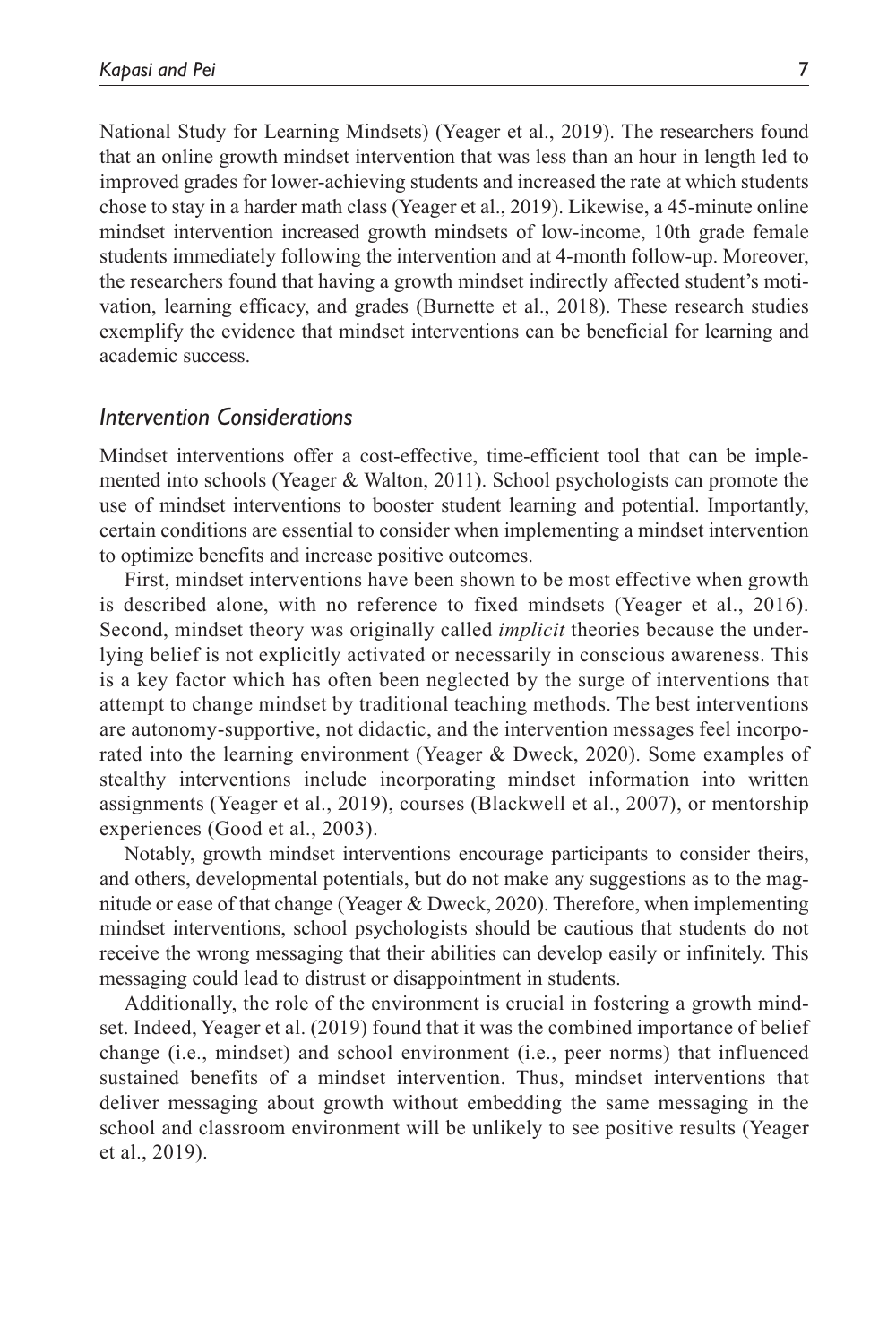## **Mindsets and Children With Learning Disabilities**

Researchers have found that mindset interventions especially benefit low-achieving students (Paunesku et al., 2015), and although there may be many reasons why a student is low-achieving, one factor may be the presence of a learning disability. Most research in mindsets has been conducted with typically developing populations, but preliminary work has shown support for the application of mindset theory and mindset interventions in learning disability populations (e.g., Rhew et al., 2018).

School psychologists often work with children with learning differences who require supports, and it is important to acknowledge the differences in beliefs that these children may have in comparison to their typically developing peers. Expectations of success, reaction to failure, and level of persistence and effort all present differently in learning disability populations. Often students with learning disabilities have experienced a history of repeated failures (Grolnick & Ryan, 1990; Licht, 1983), and patterns of failure can foster a belief that one's competence is low, and failure is inevitable. When academic experiences are full of struggle, students with learning disabilities may not expect success or believe that they have any control over their achievement outcomes, ultimately decreasing levels of effort and persistence, and fostering low self-confidence (Gans et al., 2003; Nunez et al., 2005; Stone & May, 2002). Low selfconfidence in students with learning disabilities, in turn, reduces motivation to participate in, and persist through, academic challenges (Morgan et al., 2008). When students do not expect to do well because they believe they lack competence, they may develop patterns of helplessness. In one study, children with learning disabilities were found to display deficits in all three areas of helplessness assessed: motivational deficits (i.e., low effort), cognitive deficits (i.e., hopelessness), and depressed affect (Sideridis, 2003). A growth mindset acts a protective factor against developing a sense of helplessness (Dweck, 2017).

### *Influence of Others*

A low sense of competence may be fostered by parents' and teachers' responses to children with learning disabilities. One study found that pre-service teachers had more positive feedback and lower levels of frustration when students with learning disabilities displayed low levels of effort compared to other students (Woodcock & Vialle, 2016); however, by showing more sympathy and providing positive feedback for students with specific learning disabilities who expend low levels of effort, they may be unintentionally communicating the belief that these students are not capable of higher achievement, and they do not hold high expectations for them (Woodcock & Vialle, 2016).

Encouragingly, having a teacher with a growth mindset may be a protective factor for children with disabilities; teacher's mindsets remained constant in a study that used scenarios including different genders and disabilities (Gutshall, 2013). Adopting a growth mindset allows people to see the potential in all children (Dweck, 2017).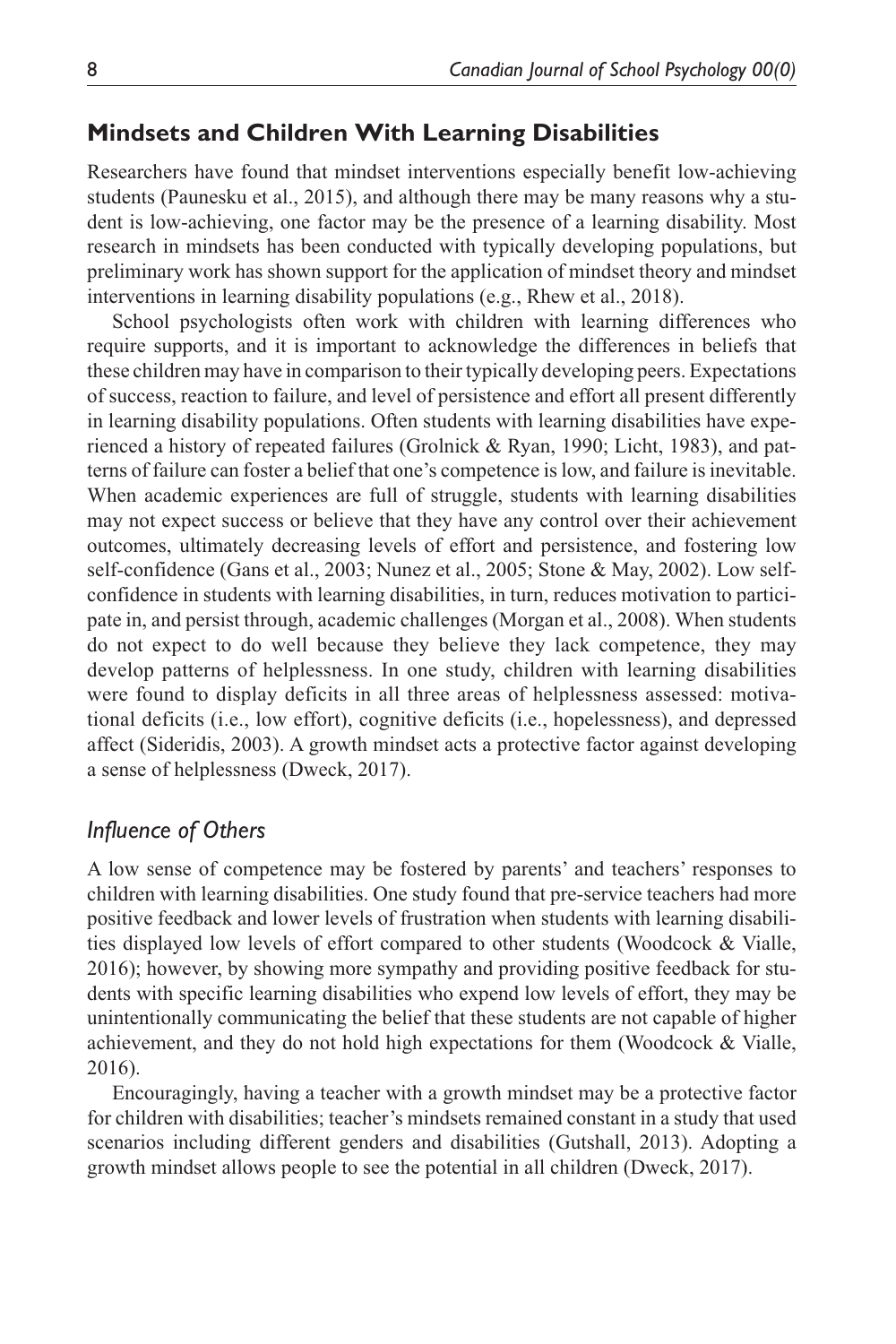#### *Interventions*

Students with specific learning disabilities can respond positively to a growth mindset intervention (Hartmann, 2013). In a study that investigated mindsets in students with learning disabilities, grade six to eight students from an urban school district in the USA were given a mindset intervention (Rhew et al., 2018). The researchers found that those in the growth mindset intervention group significantly improved in their motivation for reading and willingness to attempt tasks related to reading in comparison to a control group (Rhew et al., 2018).

Although this early work fosters optimism for the potential of this approach for children with learning disabilities, this is a diverse population. Thus, even as modern knowledge of brain plasticity, new technology, and innovative research reveal that individuals with learning disabilities are capable of growth and development, this will look different for different individuals. Believing intelligence to be malleable does not mean that everyone has the same potential or that everyone will learn with equal ease—it means that ability can be further developed for each unique individual (Blackwell et al., 2007). Thus, implementation of approaches that foster increased motivation and promote competency requires careful consideration of what realistic expectations may be, and ways in which success can be created in ways that are well suited to each child. School psychologists are crucial in brokering this process. For instance, children with learning difficulties may benefit more from praise that focuses on finding the right learning strategies, rather than praise for effort. In her book, Dweck provides an example of how to foster a growth mindset for children with learning disabilities: "Everyone learns in a different way. Let's keep trying to find the way that works for you" (Dweck, 2017, p. 181).

### **Mindsets and Mental Health**

In addition to working with students with learning differences, school psychologists also often work with students with mental health challenges. An association between mindsets and mental health has been established (Yeager & Dweck, 2020), and research in this field continues to emerge. The extent to which people believe change is possible in domains related to mental health impact their ability to engage in treatment (Burnette et al., 2020), actively cope (Burnette et al., 2020), self-regulate emotions in an adaptive way (Schroder et al., 2015; Tamir et al., 2007), and experience symptom reduction (Higgins et al., 2015; Schroder et al., 2017).

Fixed mindsets are associated with increased mental health problems. Schleider et al. (2015) found that the association between youth fixed mindset and mental health problems remained regardless of type of mental health issue (e.g., internalizing vs. externalizing). When faced with adversity, youth with fixed mental health-related mindsets may be more likely to be helpless about their ability to change, and this can increase the risk for psychopathology (Schleider et al., 2015).

Alternatively, growth mindsets predict more positive emotional experiences (Burnette et al., 2013). In a recent meta-analysis, Burnette et al. (2020) found that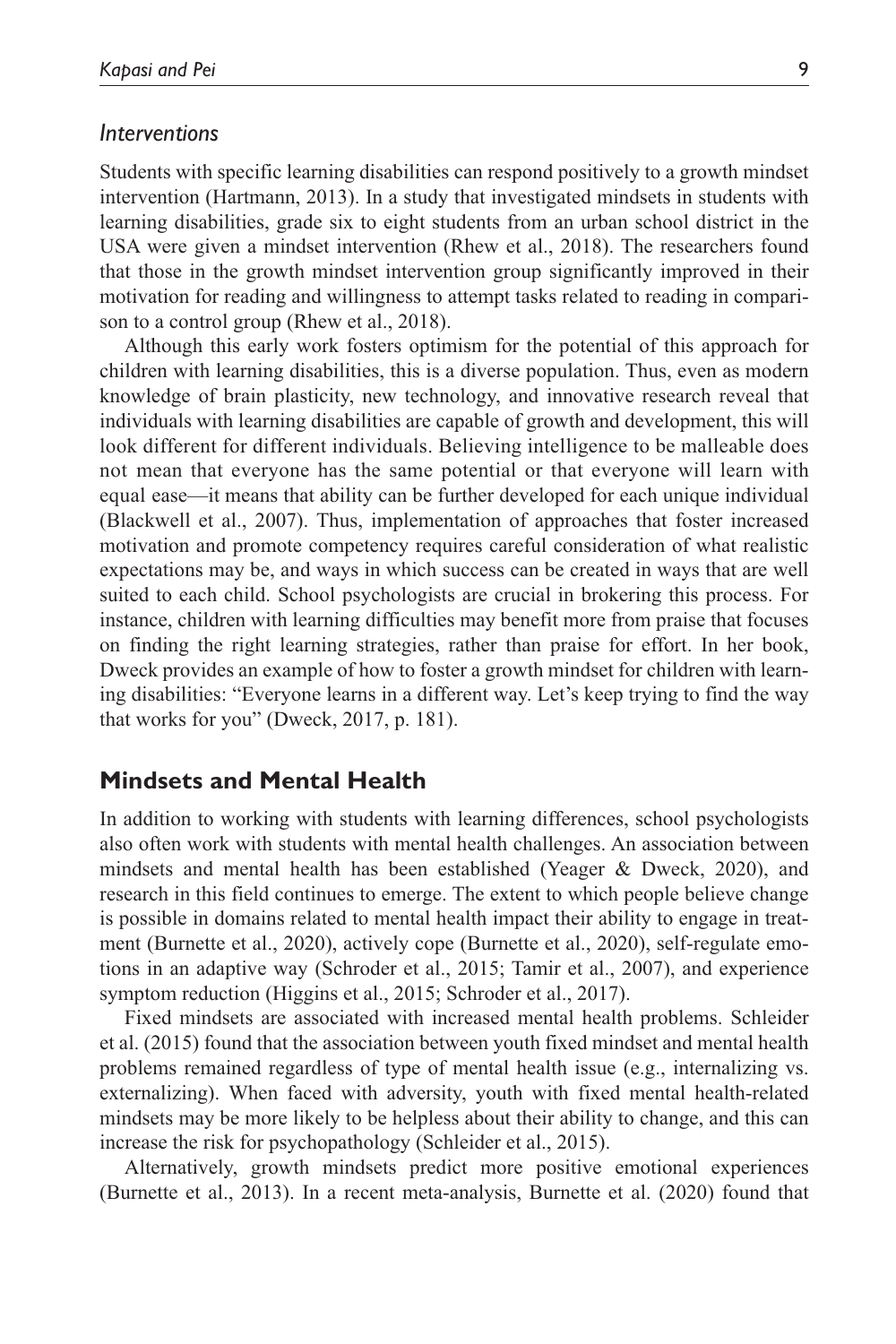growth mindsets had a negative relationship to psychological distress (i.e., symptoms of depression, anxiety, stress). Furthermore, applying mindset theory to anxiety, beliefs about the malleability of anxiety were found to moderate the association between stressful life events, psychological distress, and maladaptive coping strategies, indicating that having a growth anxiety mindset may promote mental health resilience (Schroder et al., 2017).

Growth mindsets can buffer mental health problems because of the belief against the fixedness of a person's mental state (Burnette et al., 2020). For example, middleschool students who reported that they believed that emotions were in their control reported fewer depressive symptoms (Romero et al., 2014). Moreover, students with growth mindsets who reported low well-being in sixth grade were more likely than students with fixed mindsets to increase in their self-reported well-being by the end of eighth grade (Romero et al., 2014). These results suggest that beliefs about the malleability of emotions may be similar to beliefs about the malleability of intelligence in that they are most influential for students who experience emotional challenges.

#### *Interventions*

Brief online mindset interventions that include content about different types of mindsets, including personality, intelligence, and self-regulation, have been found to be effective in reducing depression and anxiety in adolescents (Schleider & Weisz, 2018). In one study, a brief, online mindset intervention called Growing Minds ([www.pro](www.projectgrowingminds.com)[jectgrowingminds.com\)](www.projectgrowingminds.com) was delivered to adolescent females in rural communities. Participants who completed the intervention reported reduced depressive symptoms compared to a control group from baseline to 4-month follow-up (Schleider et al., 2020). One potential explanation for this effect is the concept of emotional tolerance; a growth mindset encourages confronting and tolerating emotional distress and promotes resilience, whereas fixed mindsets discourage feeling distressing emotions such as frustration and disappointment (Schroder, 2021).

The core concept of mindset theory emphasizes the impact of beliefs, which can be found in another type of intervention: cognitive-behaviour therapy (CBT). School psychologists are likely already familiar with CBT and can apply these same tenets to the belief of malleability of abilities. In CBT, therapists work with their clients to understand and examine core beliefs, and the mindset one holds can be described as a core belief. When students learn that their intelligence is not fixed, but instead that their brain can learn and develop, their belief is challenged, and this can lead to changes in their thinking and behaviors (Dweck, 2017). One area that has been researched is the relationship between mindsets and cognitive reappraisal, which is the ability to change the way a person thinks about an event, and is an important component of CBT (Schroder et al., 2015). Growth mindsets are positively correlated with the use of cognitive reappraisal strategies, whereas fixed mindsets are related to avoidance strategies (Schroder et al., 2015), and reduced use of cognitive reappraisal (De Castella et al., 2013).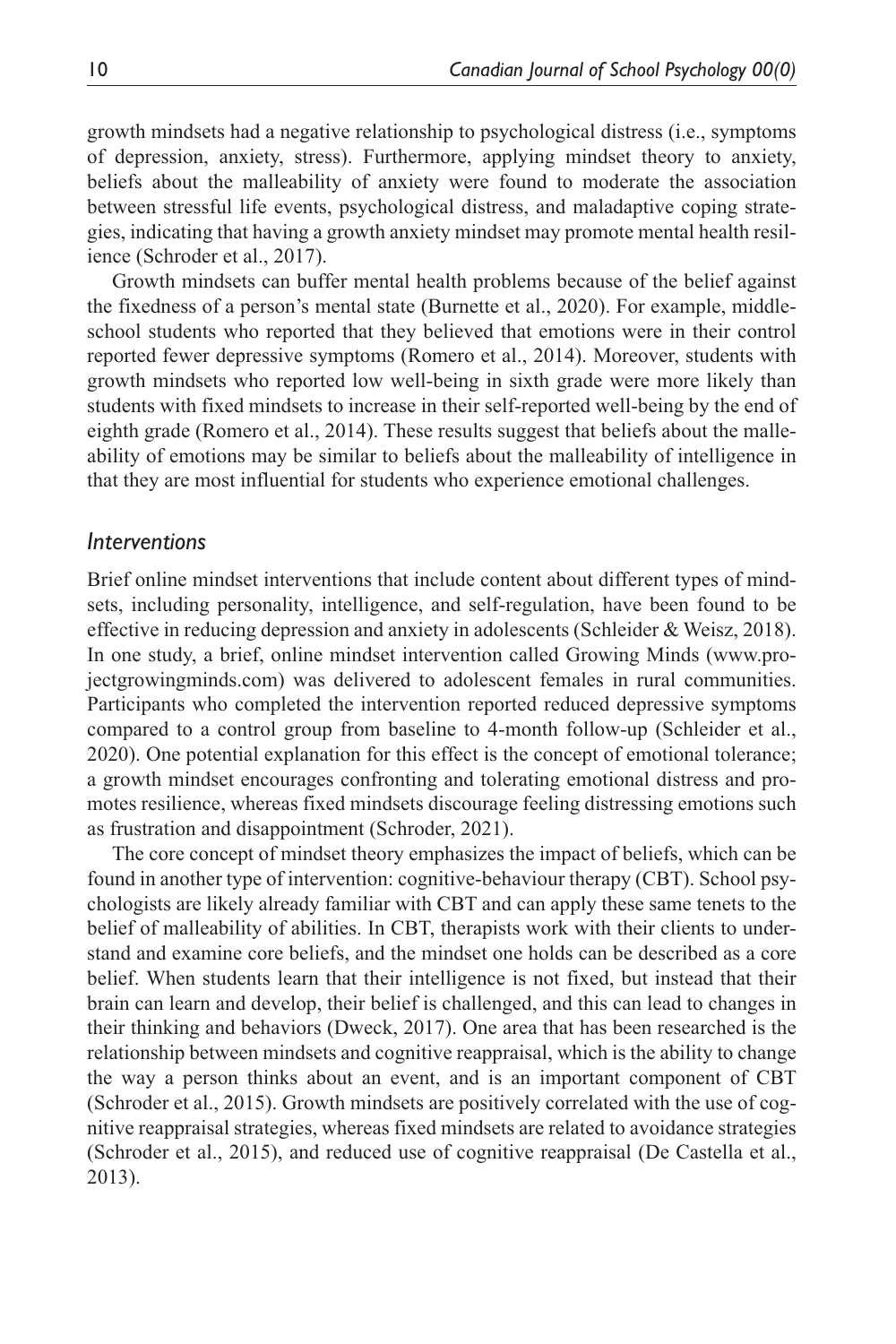When delivering mental health interventions, understanding an individual's mindset may present an important area for intervention. School psychologists can use a mindset questionnaire that specifically asks students about their mindset to better understand their beliefs. Examples of mindset questionnaire items can be found in the appendix of Schroder et al. (2015). Fostering student's growth mindsets regarding their mental health is consistent with the importance of eliciting hope in therapy to promote readiness for change (Howell, 2017 ).

Without an underlying belief that growth and change are possible, it is likely that counseling and intervention efforts will not be as effective as possible (Schleider et al., 2020). Applying mindset theory to the field of mental health is a promising avenue that may describe differences in student's resilience, mental health symptoms, sense of well-being, and treatment effectiveness.

## **The Role of School Psychologists**

Promoting a growth mindset in students is a worthwhile endeavor to help students experience academic success and mental wellness. In particular, fostering a growth mindset in vulnerable students, including those with lower expectations of success, may help them persist through challenges (Yeager et al., 2019). School psychologists can provide support to students and school staff by using their research and clinical skills to support (1) optimal evidence informed implementation in classroom settings, (2) tailored intervention to specialized student groups, and (3) a growth mindset culture within the school environment.

#### *Evidence Informed Implementation*

School psychologists play a vital role in bringing evidence-based practices to school settings. When providing consultation and recommendations to schools, school psychologists can rely on their knowledge of evidence-based practice to provide accurate information. Recently, Dweck has addressed an increasing concern about "false growth mindsets" (Dweck, 2017), which has led to an incorrect implementation of mindset theory in school settings. Areas to consider in order to avoid "false growth mindsets" include fostering purposeful effort, providing meaningful praise, and not blaming children for their mindsets.

When fostering a growth mindset, focus should not be just on effort, but rather purposeful and meaningful effort. Sternberg (2005) noted that the major factor that determines whether people achieve expertise is not prior ability, but rather purposeful engagement. Despite the good intentions of parents and teachers, by praising success on easy tasks and providing sympathetic assistance, children may infer they have low ability, and that they should expect failure (Woodcock & Vialle, 2011). Effort needs to lead to outcomes, and students need to be able to connect their effort to achievement to foster a belief in the malleability of their abilities. When students exert effort and still endure failure, they may be even more inclined to attribute their failure to a perceived lack of intelligence (Dweck, 2017; Rhew et al., 2018).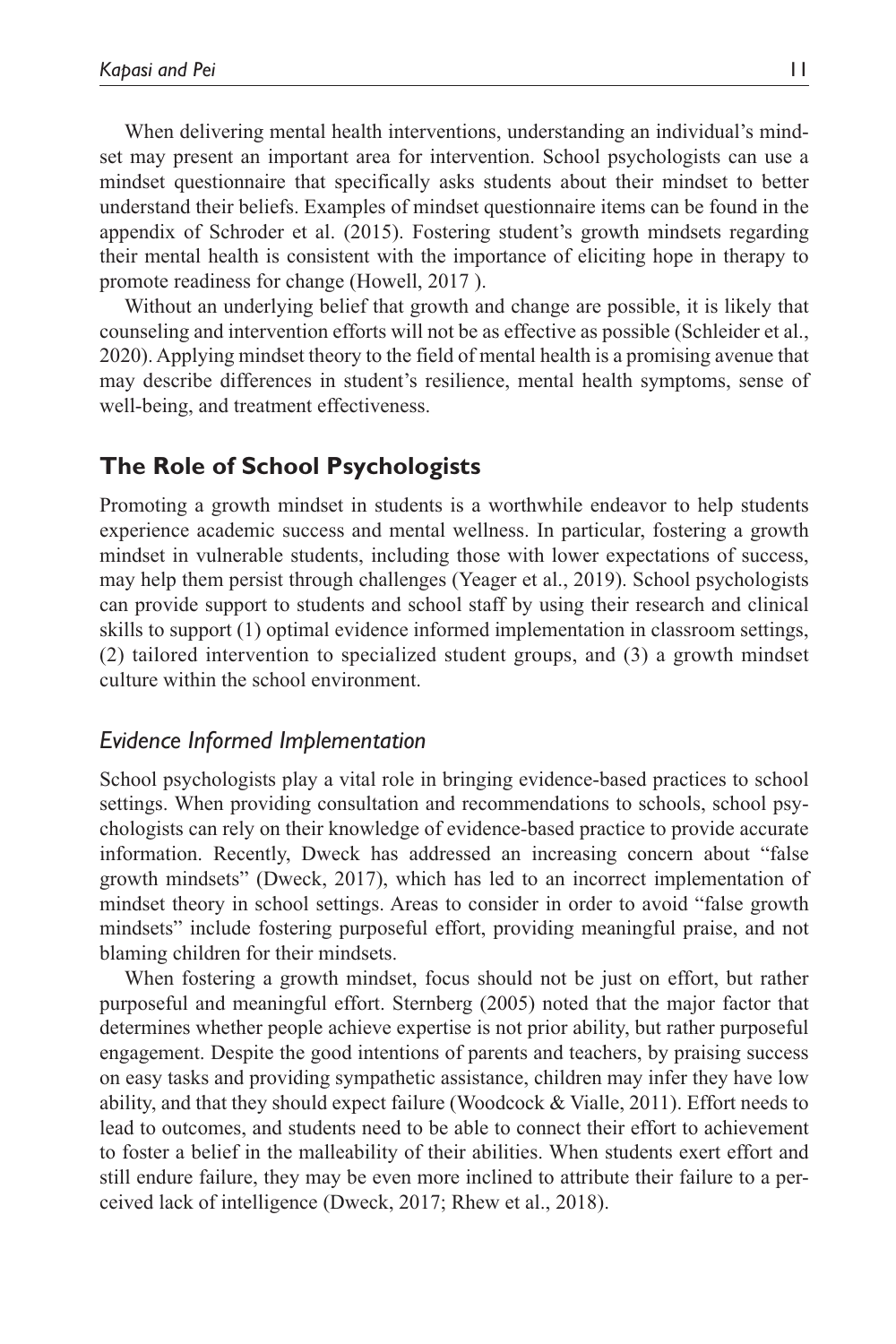When praising effort, the praise must be meaningful, just as the effort must be meaningful. Therefore, praise should only be given if the child is actually exerting effort, and it should not given for not achieving outcomes (Dweck, 2017). Parents and teachers should praise students for their achievements, but ideally in a way that ties the outcome to the work the student put in, and not their personality attributes (e.g., "you studied so hard for that test and you did great on it" vs. "you are so smart"). It is important to praise what was accomplished through practice, study, persistence, and/or good strategy use (Dweck, 2017). Although praise is an influential way to promote a growth mindset, it is not the only way to positively reinforce the student's efforts; the same message can be communicated by showing interest and asking questions.

Lastly, in some school settings children are being blamed for having a fixed mindset as a reason for struggling to learn (Dweck, 2016). Student's must be encouraged with honest and helpful feedback, advice on learning strategies, and be given opportunities to revise their work and demonstrate their understanding to promote a growth mindset at school (Dweck, 2016). School psychologists can lessen the threat of a false growth mindset by communicating messaging that is in line with mindset theorist's evidence-based recommendations.

#### *Working With Students*

School psychologists can identify students who may be more vulnerable to a fixed mindset (e.g., students with learning difficulties, mental health challenges, lowerachieving students) as possible participants for a mindset intervention. School psychologists may want to use a mindset questionnaire to measure student's mindsets in order to better understand how student's beliefs are impacting their psychological functioning. When working with these students, school psychologists can use mindset intervention methods such as those available from Brainology<sup>®</sup>, or by creating their own based on methods developed by researchers, such as guided reading or watching a video. Coupled with learning about neuroplasticity, students should also engage in an active form of learning such as writing letters, creating art, or teaching others. It is important to make the intervention active, rather than passive, to increase the likelihood the participant will be persuaded by the messaging (Walton, 2014). This is called "saying-is-believing" and can help students internalize the growth mindset message (Aronson et al., 2002).

Walton (2014) notes that interventions will only effect long term outcomes if they are able to change recursive processes. There are key time periods where mindset interventions will be most beneficial; for instance, at the beginning of a new school year. School psychologists can keep these ideas in mind when implementing mindset interventions with students. At the beginning of the school year, it may serve school psychologists to wonder, "how might I incorporate mindset theory into assessments, interventions, and consultations this year to target those students who can most benefit?"

For instance, school psychologists may want to build in a mindset questionnaire into their psychoeducational assessment practices to uncover the beliefs students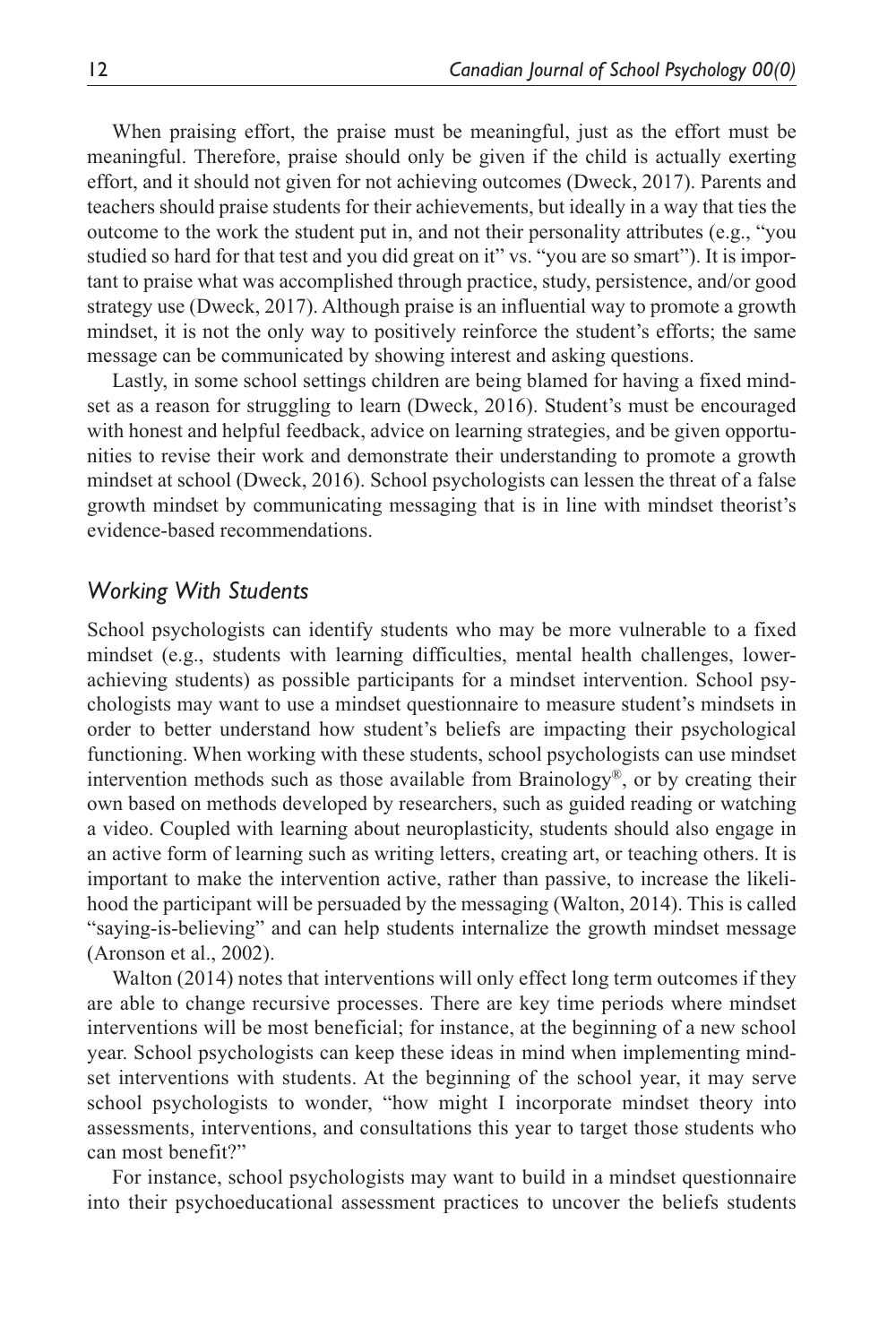hold about their potential for change. Adding in a brief mindset questionnaire to assessments may provide a basis for recommendations to teachers, parents, and the student themselves on how to foster a growth mindset. Regardless of the implementation of a mindset questionnaire, recommendations based on the mindset literature, such as the importance of meaningful praise and building comfort with challenge and failure, are likely valuable to include in psychoeducational assessment reports for all students.

#### *Promoting School Culture Changes*

There are important school environment considerations that should be taken into account for mindset interventions to be most effective. When school psychologists are consulting with teachers and school staff, recommending strategies in line with growth mindset research will work to benefit all students.

The school climate that the students experience will impact whether students adopt a growth mindset (Yeager et al., 2019). Growth mindsets are heavily influenced by the environment, and it is likely that when students, especially low-achieving students, are placed in a performance-focused environment they will struggle. Indeed, one study found that children with learning difficulties perceived themselves to be incompetent only when comparing themselves to others (Renick & Harter, 1989). The environment of learning should strive to be non-judgmental, collaborative, and communicate the belief in students' potential to grow (Dweck, 2017).

Thus far the research suggests that it is the *actions* of parents, teachers, and other adults in a child's life that fosters a growth mindset, not whether or not the parent or teacher themselves have a growth mindset (Park et al., 2016; Yeager & Dweck, 2020). For example, teachers' instructional practices have been found to play a role in mindset development as early as in grades one and two. The more teachers reported emphasizing performance-oriented instructional practices in the classroom, the more students endorsed a fixed mindset (Park et al., 2016). Therefore, if the actions of the school staff, parents, and peers are congruent with a belief in growth, students will be more likely to adopt a growth mindset. The school environment should hold students to high and realistic standards, and also teach them how to achieve those standards. Rhew et al. (2018) recommended that educators consider emphasizing a curriculum that focuses on perseverance, constructive feedback, and the flexibility of intelligence to incorporate a growth mindset model.

Lastly, school psychologists work with a wide variety of individuals of differing abilities and needs, and it is important for psychologists to consider their own mindsets about certain mental health concerns, disabilities, and diagnoses. Psychologists who genuinely believe in growth not only promote that belief, but also create situations and contexts conducive to gathering evidence of such growth. As school psychologists we contribute to school climate, and thus from this foundational level may influence school policies in which growth tenets are promoted for all students. This is an opportunity to identify and implement the language of growth, in a preventative, wholeschool approach. From this vantage point, school psychologists may find themselves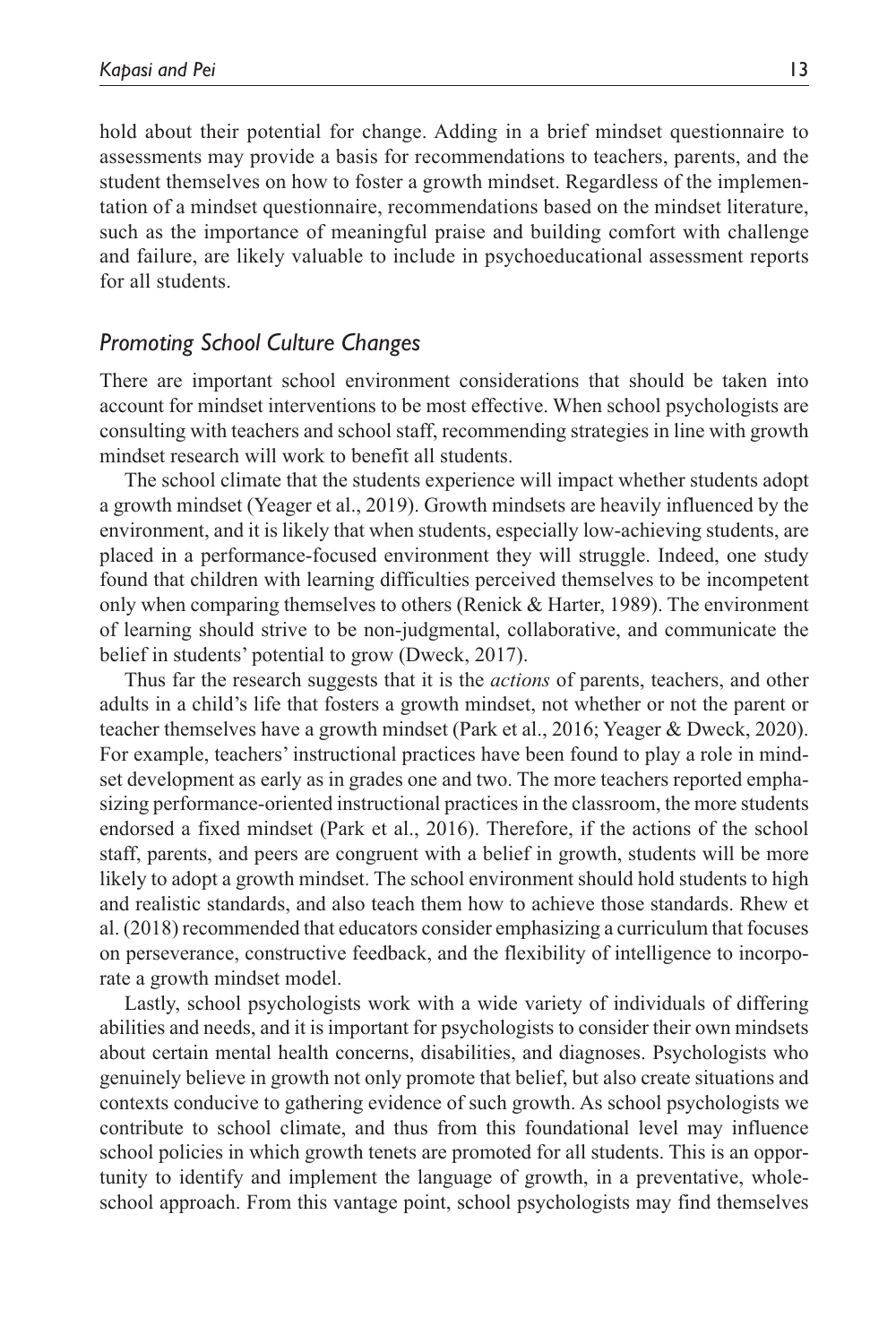situated in a place where work with educators and within classrooms to leverage these ideas, along with working directly with students who may benefit greatly from mindset interventions.

# **Conclusions**

School psychologists play a critical role in supporting healthy outcomes for all children. Although the literature related to mindset, and children with disabilities, or vulnerabilities, continues to emerge, the evidence to date certainly reveals the potential for this approach to be a foundational element of a school psychologist's practice, permeating may aspects of their work. For instance, educators may be supported in building practices into classroom activities, and in interactions with students, to action these principles. In work with those students with the greatest needs, it is possible that these concepts may hold the most promise. As school psychologists, the language of capacity and growth can be embedded into intervention and assessment practices. Imagine assessment that is predicated on ways to help access strengths. In which strategies are identified and strengths are celebrated—so that approaches to motivate and engage students are central rather than deficits alone defined. Consultations may focus on exceptions and successes, and actionable steps toward growth may be identified. In short, the school psychologist is well positioned to be the central voice shifting perspectives away from exclusive focus on challenges and barriers, and toward consideration of alternatives. We may become the voice of possibility and potential, shifting perspectives such that balanced approaches that reflect awareness of the critical nature of motivation, become central to our work.

## **Declaration of Conflicting Interests**

The author(s) declared no potential conflicts of interest with respect to the research, authorship, and/or publication of this article.

## **Funding**

The author(s) received no financial support for the research, authorship, and/or publication of this article.

# **ORCID iD**

Aamena Kapasi D <https://orcid.org/0000-0002-7583-7740>

## **References**

- Aronson, J., Fried, C. B., & Good, C. (2002). Reducing the effects of stereotype threat on African American college students by shaping theories of intelligence. *Journal of Experimental Social Psychology*, *38*(2), 113–125. <https://doi.org/10.1006/jesp.2001.1491>
- Blackwell, L. S., Trzesniewski, K. H., & Dweck, C. S. (2007). Implicit theories of intelligence predict achievement across an adolescent transition: A longitudinal study and an intervention. *Child Development*, *78*(1), 246–263.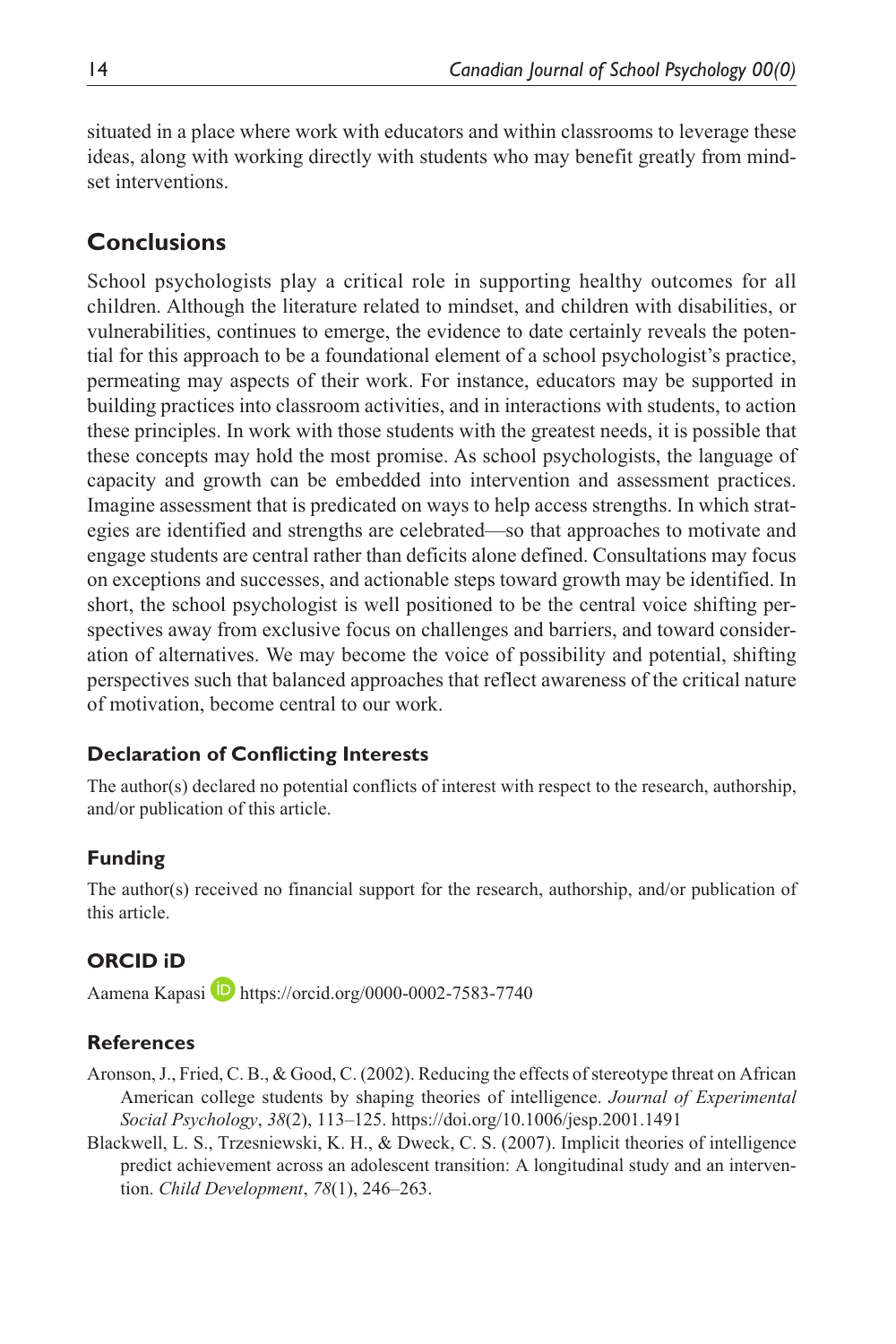- Burnette, J. L., Knouse, L. E., Vavra, D. T., O'Boyle, E., & Brooks, M. A. (2020). Growth mindsets and psychological distress: A meta-analysis. *Clinical Psychology Review*, *77*, 101816.
- Burnette, J. L., O'Boyle, E. H., VanEpps, E. M., Pollack, J. M., & Finkel, E. J. (2013). Mindsets matter: A meta-analytic review of implicit theories and selfregulation. *Psychological Bulletin*, *139*, 655–701.<https://doi.org/10.1037/a0029531>
- Burnette, J. L., Russell, V. M., Hoyt, C. L., Orvidas, K., & Widman, L. (2018). An online growth mindset intervention in a sample of rural adolescent girls. *British Journal of Educational Psychology*, *88*, 428–445.<https://doi.org/10.1111/bjep.12192>
- Canning, E. A., Murphy, M. C., Emerson, K. T. U., Chatman, J. A., Dweck, C. S., & Kray, L. J. (2020). Cultures of genius at work: Organizational mindsets predict cultural norms, trust, and commitment. *Personality and Social Psychology Bulletin*, *46*(4), 626–642. [https://doi.](https://doi.org/10.1177/0146167219872473) [org/10.1177/0146167219872473](https://doi.org/10.1177/0146167219872473)
- Claro, S., Paunesku, D., & Dweck, C. S. (2016). Growth mindset tempers the effects of poverty on academic achievement. *Proceedings of the National Academy of Sciences of the United States of America*, *113*(31), 8664–8668. <https://doi.org/10.1073/pnas.1608207113>
- Costa, A., & Faria, L. (2018). Implicit theories of intelligence and academic achievement: A meta-analytic review. *Frontiers in Psychology*, *9*, 829. [https://doi.org/10.3389/](https://doi.org/10.3389/fpsyg.2018.00829) [fpsyg.2018.00829](https://doi.org/10.3389/fpsyg.2018.00829)
- De Castella, K., Goldin, P., Jazaieri, H., Ziv, M., Dweck, C. S., & Gross, J. J. (2013). Beliefs about emotion: Links to emotion regulation, well-being, and psychological distress. *Basic and Applied Social Psychology*, *35*, 497–505. [https://doi.org/10.1080/01973533.2013.840](https://doi.org/10.1080/01973533.2013.840632) [632](https://doi.org/10.1080/01973533.2013.840632)
- Deci, E. L., Koestner, R., & Ryan, R. M. (2001). Extrinsic rewards and intrinsic motivation in education: Reconsidered once again. *Review of Educational Research*, *71*(1), 1–27.
- Degol, J. L., Wang, M. T., Zhang, Y., & Allerton, J. (2018). Do growth mindsets in math benefit females? Identifying pathways between gender, mindset, and motivation. *Journal of Youth and Adolescence*, *47*, 976–990. <https://doi.org/10.1007/s10964-017-0739-8>
- Dweck, C. (1998). The development of early self-conceptions: Their relevance for motivational processes. In J. Heckhausen & C. Dweck (Eds.), *Motivation and self regulation across the life span* (pp. 257–280). Cambridge University Press.
- Dweck, C. (2006). *Mindset: The new psychology of success*. Random House.
- Dweck, C. (2016, January 11). *Recognizing and overcoming false growth mindset*. Edutopia. [https://www.edutopia.org/blog/recognizing-overcoming-false-growth-mindset](https://www.edutopia.org/blog/recognizing-overcoming-false-growth-mindset-carol-dweck)[carol-dweck](https://www.edutopia.org/blog/recognizing-overcoming-false-growth-mindset-carol-dweck)
- Dweck, C. (2017). *Mindset: The new psychology of success* (updated ed.). Random House.
- Dweck, C., & Master, A. (2009). Self theories and motivation: Student's beliefs about intelligence. In K. R. Wentzel & A. Wigfield (Eds.), *Handbook of motivation at school* (pp. 123–140). Routledge.
- Dweck, C. S. (1999). *Self theories: Their role in motivation, personality, and development*. Taylor & Francis.
- Dweck, C. S., & Leggett, E. L. (1988). A social-cognitive approach to motivation and personality. *Psychological Review*, *95*, 256–273.<https://doi.org/10.1037/0033-295X.95.2.256>
- Elliott, E. S., & Dweck, C. S. (1988). Goals: An approach to motivation and achievement. *Journal of Personality and Social Psychology*, *54*(1), 5–12. [https://doi.org/10.1037/0022-](https://doi.org/10.1037/0022-3514.54.1.5) [3514.54.1.5](https://doi.org/10.1037/0022-3514.54.1.5)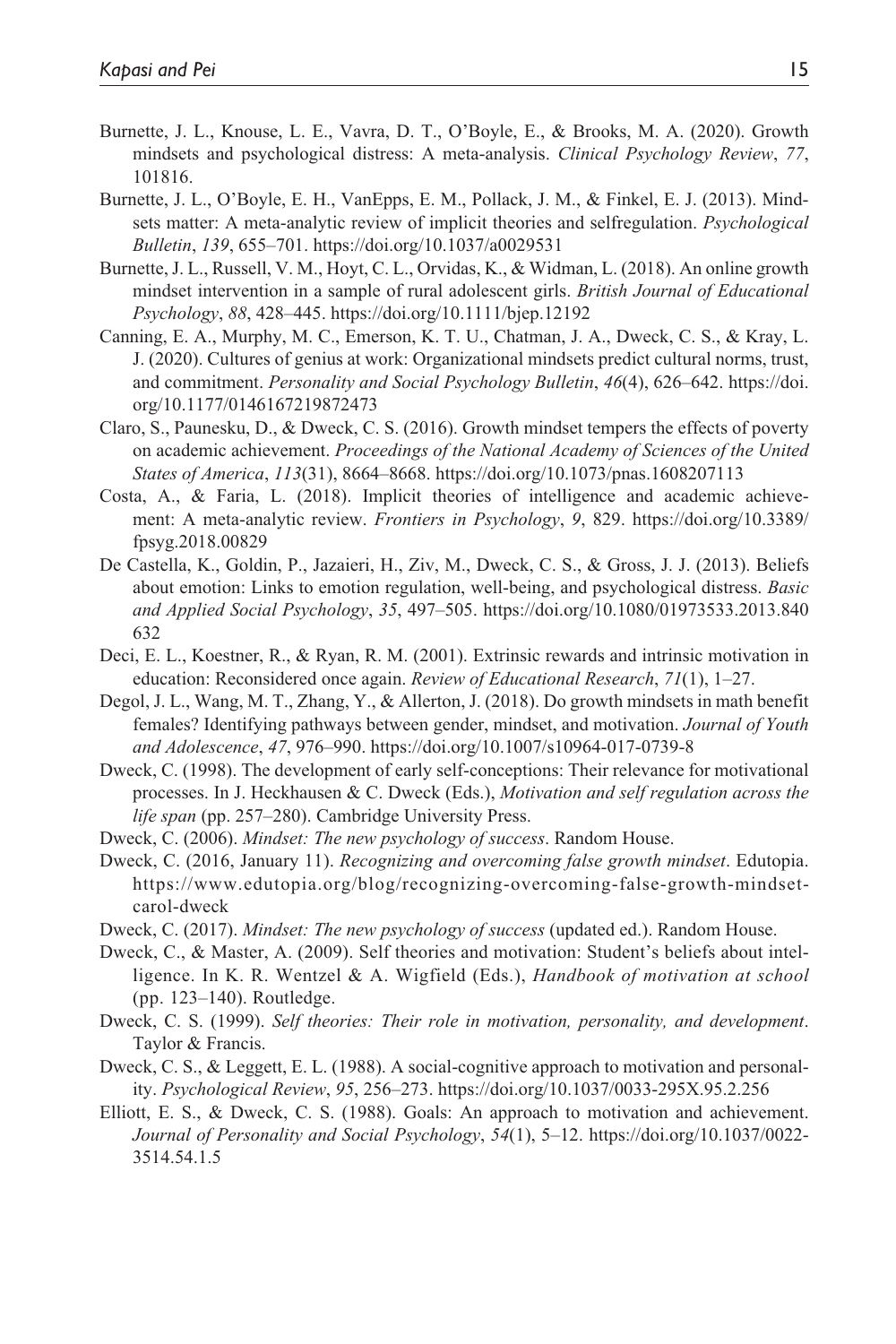- Gans, A. M., Kenny, M. C., & Ghany, D. L. (2003). Comparing the self-concept of students with and without learning disabilities. *Journal of Learning Disabilities*, *36*, 287–295.
- Good, C., Aronson, J., & Inzlicht, M. (2003). Improving adolescents' standardized test performance: An intervention to reduce the effects of stereotype threat. *Journal of Applied Developmental Psychology*, *24*, 645–662.
- Grolnick, W. S., & Ryan, R. M. (1990). Self-perceptions, motivation, and adjustment in children with learning disabilities: A multiple group comparison study. *Journal of Learning Disabilities*, *23*(3), 177–184.
- Gutshall, C. A. (2013). Teacher's mindsets for students with and without disabilities. *Psychology in the Schools*, *50*(10), 1073–1083.
- Hampton, N. Z. (1996). *The relationship of learning disabilities to the sources of self-efficacy expectations, and academic achievement in high school student's efficacy* [ProQuest Dissertations & Theses Global]. [https://www.proquest.com/openview/7b65e140](https://www.proquest.com/openview/7b65e1409b6aee58c0284ae3999a7aea/1?pq-origsite=gscholar&cbl=18750&diss=y) [9b6aee58c0284ae3999a7aea/1?pq-origsite=gscholar&cbl=18750&diss=y](https://www.proquest.com/openview/7b65e1409b6aee58c0284ae3999a7aea/1?pq-origsite=gscholar&cbl=18750&diss=y)
- Hartmann, G. M. (2013). *The relationship between mindset and students with specific learning disabilities* [Doctoral dissertation, Humboldt State University]. ProQuest Dissertations Publishing.
- Higgins, N. C., Bailey, S. J., LaChapelle, D. L., Harman, K., & Hadjistavropoulos, T. (2015). Coping styles, pain expressiveness, and implicit theories of chronic pain. *The Journal of Psychology*, *149*, 737–750. <https://doi.org/10.1080/00223980.2014.977759>
- Howell, A. J. (2017). Believing in change: Reviewing the role of inplicit theories in psychological dysfunction. *Journal of Social and Clinical Psychology*, 36(6), 437–460.
- Licht, B. G. (1983). Cognitive–motivational factors that contribute to the achievement of learning-disabled children. *Journal of Learning Disabilities*, *16*, 483–490.
- Mangels, J. A., Butterfield, B., Lamb, J., Good, C., & Dweck, C. S. (2006). Why do beliefs about intelligence influence learning success? A social cognitive neuroscience model. *Social Cognitive and Affective Neuroscience*, *1*(2), 75–86.
- Morgan, P. L., Fuchs, D., Compton, D. L., Cordray, D. S., & Fuchs, L. S. (2008). Does early reading failure decrease children's reading motivation? *Journal of Learning Disabilities*, *41*(5), 387–404. <https://doi.org/10.1177/0022219408321112>
- Nunez, J. C., Gonzalez-Pienda, J. A., Gonzalez-Pumariega, S., Roces, C., Alvarez, L., Gonzalez, P., Cabanach, R. G., Valle, A., & Rodriguez, S. (2005). Subgroups of attributional profiles in students with learning difficulties and their relation to self-concept and academic goals. *Learning Disabilities Research and Practice*, *20*(2), 86–97. [https://doi.org/10.1111/j.1540-](https://doi.org/10.1111/j.1540-5826.2005.00124.x) [5826.2005.00124.x](https://doi.org/10.1111/j.1540-5826.2005.00124.x)
- Park, D., Gunderson, E. A., Tsukayama, E., Levine, S. C., & Beilock, S. L. (2016). Young children's motivational frameworks and math achievement: Relation to teacher-reported instructional practices, but not teacher theory of intelligence. *Journal of Education & Psychology*, *108*(3), 300–313.<https://doi.org/10.1037/edu0000064>
- Paunesku, D., Walton, G. M., Romero, C., Smith, E. N., Yeager, D. S., & Dweck, C. S. (2015). Mind-set interventions are a scalable treatment for academic underachievement. *Psychological Science*, *26*(6), 784–793.<https://doi.org/10.1177/0956797615571017>
- Renick, M. J., & Harter, S. (1989). Impact of social comparisons on the developing selfperceptions of learning disabled students. *Journal of Education & Psychology*, *81*, 631–638.
- Rhew, E., Piro, J. S., Goolkasian, P., & Cosentino, P. (2018). The effects of a growth mindset on self-efficacy and motivation. *Cogent Education*, *5*(1), 1–16. [https://doi.org/10.1080/23](https://doi.org/10.1080/2331186x.2018.1492337) [31186x.2018.1492337](https://doi.org/10.1080/2331186x.2018.1492337)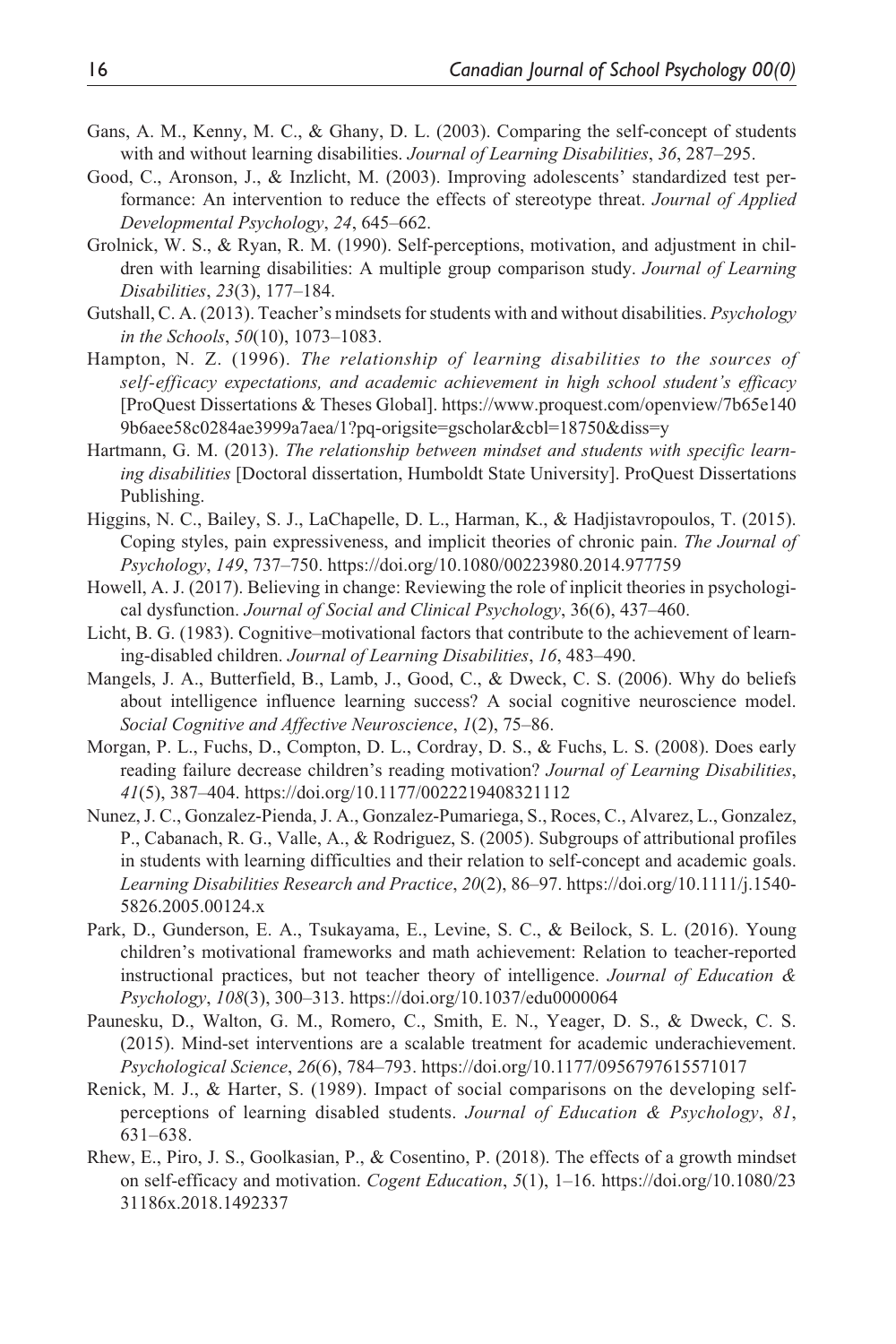- Romero, C., Master, A., Paunesku, D., Dweck, C. S., & Gross, J. J. (2014). Academic and emotional functioning in middle school: The role of implicit theories. *Emotion*, *14*(2), 227–234. <https://doi.org/10.1037/a0035490>
- Sarrasin, J. B., Nenciovici, L., Foisy, L. M. B., Allaire-Duquette, G., Riopel, M., & Masson, S. (2018). Effects of teaching the concept of neuroplasticity to induce a growth mindset on motivation, achievement, and brain activity: A meta-analysis. *Trends in Neuroscience and Education*, *12*, 22–31.<https://doi.org/10.1016/j.tine.2018.07.003>
- Saunders, S. A. (2013). *The impact of a growth mindset intervention on the reading achievement of at-risk adolescent students* [Doctoral dissertation, University of Virginia]. ProQuest Dissertations Publishing.
- Schleider, J., & Weisz, J. (2018). A single-session growth mindset intervention for adolescent anxiety and depression: 9-month outcomes of a randomized trial. *Journal of Child Psychology and Psychiatry*, *59*(2), 160–170.<https://doi.org/10.1111/jcpp.12811>
- Schleider, J. L., Abel, M. R., & Weisz, J. R. (2015). Implicit theories and youth mental health problems: A random-effects meta-analysis. *Clinical Psychology Review*, *35*, 1–9. [https://](https://doi.org/10.1016/j.cpr.2014.11.001) [doi.org/10.1016/j.cpr.2014.11.001](https://doi.org/10.1016/j.cpr.2014.11.001)
- Schleider, J. L., Burnette, J. L., Widman, L., Hoyt, C., & Prinstein, M. J. (2020). Randomized trial of a single-session growth mind-set intervention for rural adolescents' internalizing and externalizing problems. *Journal of Clinical Child & Adolescent Psychology*, *49*(5), 660–672.<https://doi.org/10.1080/15374416.2019.16221234>
- Schroder, H. S. (2021). Mindsets in the clinic: Applying mindset theory to clinical psychology. *Clinical Psychology Review*, *83*, 101957.<https://doi.org/10.1016/j.cpr.2020.101957>
- Schroder, H. S., Dawood, S., Yalch, M. M., Donnellan, M. B., & Moser, J. S. (2015). The role of implicit theories in mental health symptoms, emotion regulation, and hypothetical treatment choices in college students. *Cognitive Therapy and Research*, *39*, 120–139.
- Schroder, H. S., Yalch, M. M., Dawood, S., Callahan, C. P., Brent Donnellan, M., & Moser, J. S. (2017). Growth mindset of anxiety buffers the link between stressful life events and psychological distress and coping strategies. *Personality and Individual Differences*, *110*, 23–26.<https://doi.org/10.1016/j.paid.2017.01.016>
- Schunk, D. H., Pintrich, P. K., & Meece, J. L. (2008). *Motivation in education: Theory, research, and applications* (3rd ed.). Pearson Education Inc.
- Sideridis, G. D. (2003). On the origins of helpless behavior of students with learning disabilities: Avoidance motivation? *International Journal of Educational Research*, *39*(4–5), 497–517.
- Sternberg, R. J. (2005). Intelligence, competence, and expertise. In C. Dweck & A. Elliot (Eds.), *Handbook of competence and motivation* (pp. 15–30). The Guilford Press.
- Stone, C. A., & May, A. L. (2002). The accuracy of academic self-evaluations in adolescents with learning disabilities. *Journal of Learning Disabilities*, *35*, 370–383.
- Tamir, M., John, O. P., Srivastava, S., & Gross, J. J. (2007). Implicit theories of emotion: Affective and social outcomes across a major life transition. *Journal of Personality and Social Psychology*, *92*, 731–744.<https://doi.org/10.1037/0022-3514.92.4.731>
- Walton, G. M. (2014). The new science of wise psychological interventions. *Current Directions in Psychological Science*, *23*(1), 73–82.
- Wigfield, A., & Wagner, A. L. (2007). Competence, motivation and identity development during adolescence. In A. J. Elliot & C. S. Dweck (Eds.), *Handbook of competence and motivation* (pp. 222–239). Guilford Press.